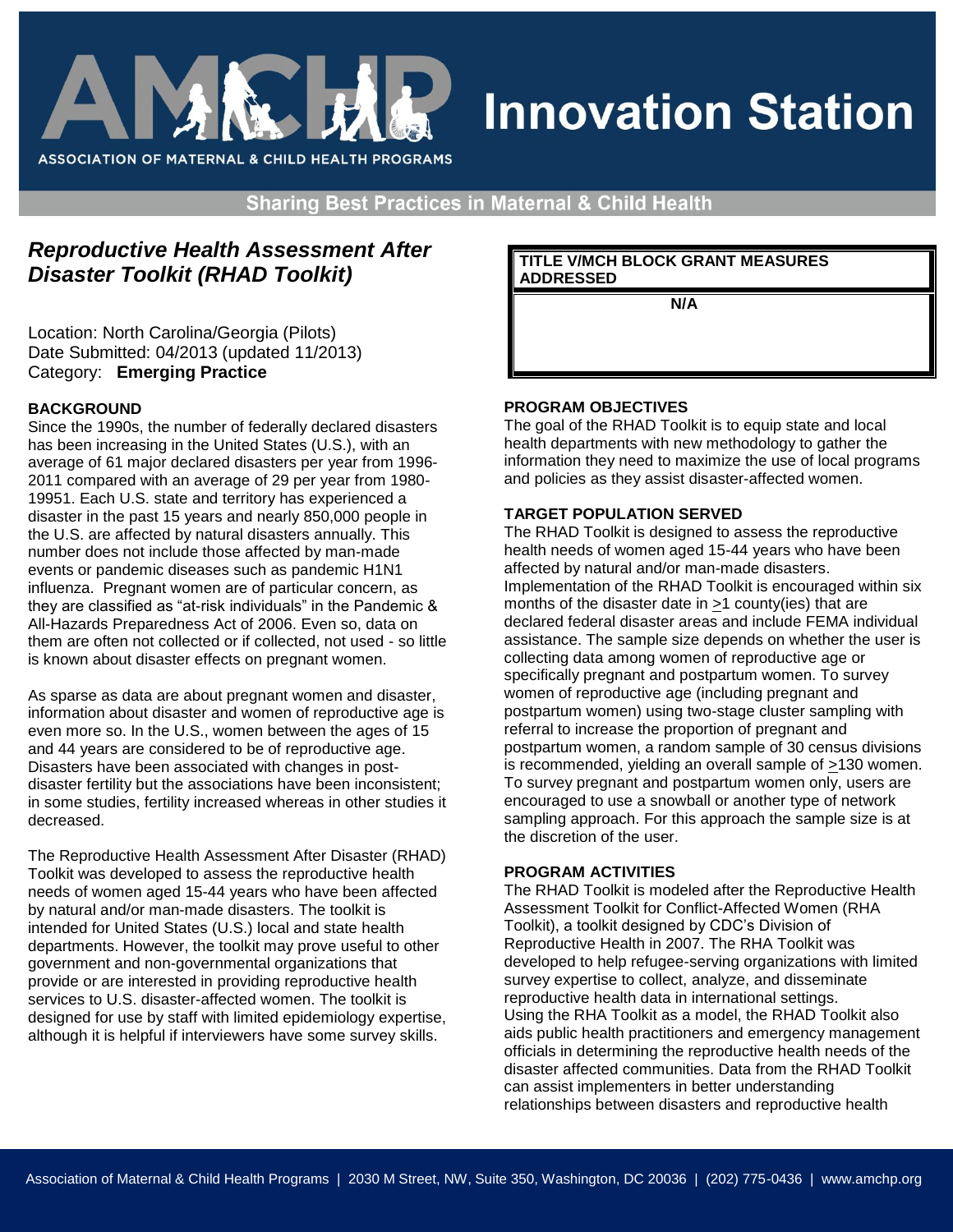outcomes, and subsequently facilitate more informed program and policy development processes.

The RHAD Toolkit contains two questionnaires: one designed to assess comprehensive reproductive health among a sample of women of reproductive age, and another designed to assess reproductive health among a sample of pregnant/postpartum (P/PP) women. Whenever possible, questions were pulled from existing data collection tools. When measures did not exist, new questions were created, based as closely as possible on limited literature or qualitative data collected by CDC staff after Hurricane Katrina. Questionnaire topics include pregnancy and delivery care, infant care, family planning, family stressors and service needs, health and risk behaviors, and gender-based violence. RHAD also includes the following items; a planning checklist, budget template, sampling instructions, a training manual, implementation forms and procedures, and suggestions for data use. All items were recreated and tailored to fit the audience of users in the U.S.

The RHAD Toolkit uses an innovative two-stage cluster sampling method, adapted from CDC's Community Assessment for Public Health Emergency Response, with referral to increase the proportion of pregnant and postpartum women included in a post-disaster assessment. The proportion of pregnant and postpartum women interviewed in three pilots increased dramatically when the enhanced survey method with referral was used. In the first pilot the increase was from 6.25% (1 of 16) to 21% (4 of 19); in the second pilot from 8% (5 of 64) to 19% (14 of 73); and in the third pilot from 9% (12 of 131) to 17% (25 of 144).The RHAD Toolkit draws from the experience of three pilot tests and includes two questionnaires, planning and training tools, sampling instructions, analysis instructions for use with Epi Info, and guidance for report writing and dissemination.

Implementation of the RHAD Toolkit is optimal up to six months after a disaster occurs. The timeframe for implementation will vary depending on the resources available to the user. Implementation may take anywhere from a few weeks to a few months. The RHAD Toolkit contains a detailed planning guide to assist users in developing a timeframe for implementation.

#### **PROGRAM OUTCOMES/EVALUATION DATA**

Three pilots were conducted in partnership with local health departments in disaster-affected counties from 2008 through 2010. The disaster-affected counties chosen for the pilots met the following criteria: 1) disaster occurred  $\leq 6$  months from the start of the pilot; 2) federally declared disaster area; 3) eligible for individual assistance from FEMA. Pilots were conducted in Johnston County, North Carolina, after tornadoes (November 2008), Cobb/Douglas Counties in Georgia after flooding (September 2009), and Bertie County, North Carolina, after hurricane-related flooding (October

2010). Local health department staff and members of graduate student outreach teams were recruited to serve as interviewers in each pilot. Throughout and after each pilot, interviewers provided feedback on the training that they received, the experience of locating participants using the sampling procedures, and the practicality and flow of the actual questionnaires. Their feedback was incorporated after each pilot to strengthen the tools contained in the toolkit. Once the toolkit was complete, health departments were asked to review the on-line toolkit and to provide feedback on the content and organization of the site.

In addition, Tulane University's School of Public Health and Tropical Medicine used the RHAD Toolkit to assess reproductive health outcomes among P/PP women affected by Hurricane Isaac. From November 2012 through February 2013, Tulane partnered with the Louisiana Department of Health and Hospitals to recruit and enroll 278 P/PP women in WIC and family planning clinics in 7 federally declared disaster-affected parishes. Women were asked about their experiences of physical and emotional threats, illness, loss and damage during the hurricane. Using the RHAD toolkit enabled researchers to measure high hurricane exposure, a factor associated with having low birth weight infants<sup>1</sup>. Researchers can assess hurricane exposure by combining 8 items: 1 item about the amount of home damage with 7 other items from the Family Stressors section of the toolkit (e.g., feeling one's life was in danger at the time of disaster, walking through floodwater or debris, and/or being without electricity for one week or longer). In the Tulane assessment, 26% of the women were categorized with high exposure, having experienced 3 or more of listed exposure events. As shown on Figure 1, overall, many women reported experiencing stressors because of the hurricane.

The short-term outcome of the toolkit is to guide users through assessing and identifying the needs of disasteraffected women of reproductive age in the U.S. The anticipated long-term outcome is the promotion and enhancement of evidence-based local programs and services to improve the health of disaster-affected women and their families.

l

<sup>1</sup> Xiong, X., Harville, E. W., Mattison, D. R., Elkind-Hirsch, K., Pridjian, G., & Buekens, P. (2008). Exposure to Hurricane Katrina, post-traumatic stress disorder and birth outcomes. American Journal of the Medical Sciences, 336(2), 111-115.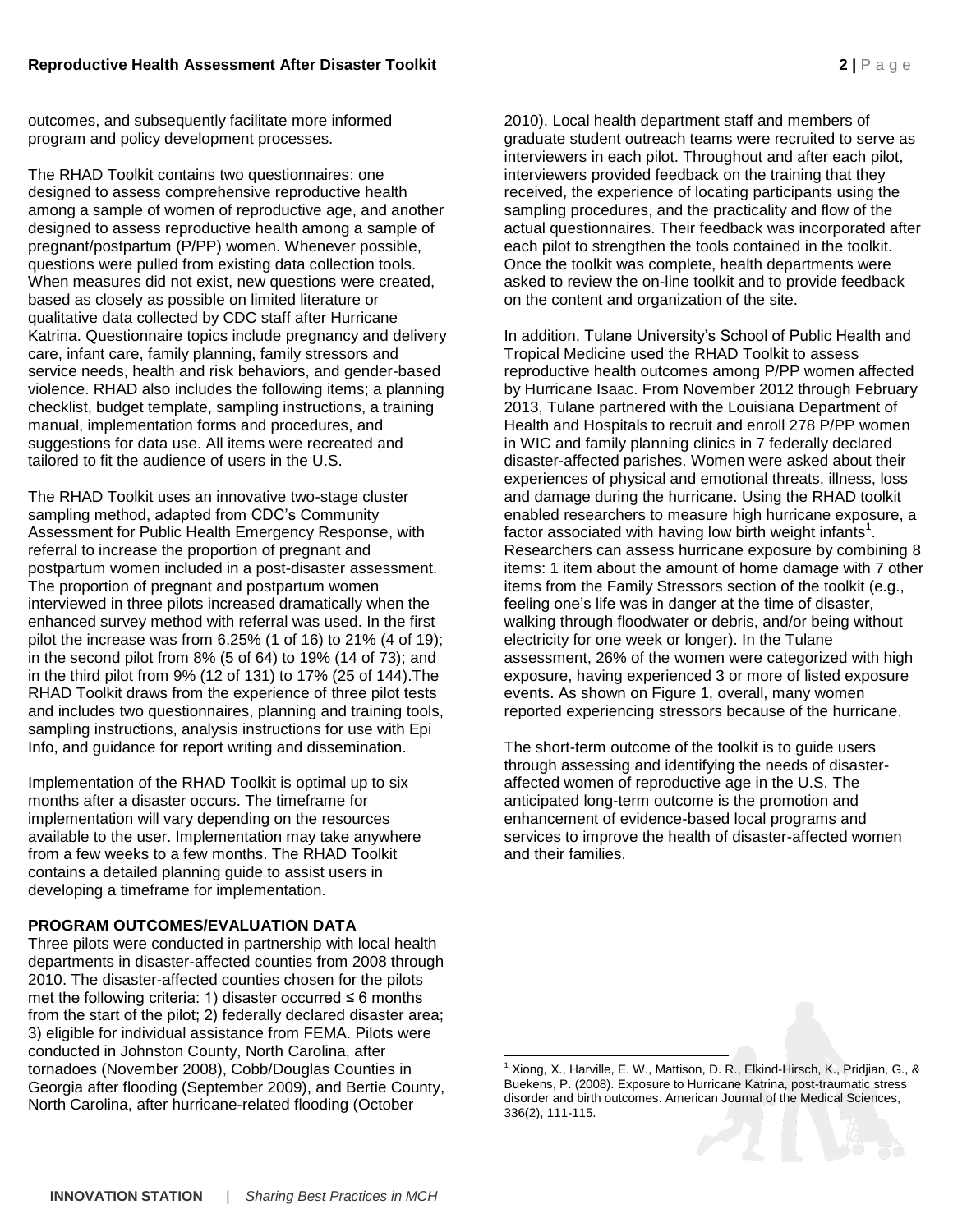

#### **PROGRAM COST**

The costs associated with carrying out the assessment will vary depending on the situation and the types of resources available to the user. The RHAD Toolkit contains a detailed cost estimate meant to serve as a general guide to help users forecast the costs and develop a budget. In addition, the toolkit contains a budget template, a sample donation letter, and information on recruiting volunteers in an effort to reduce costs associated with the assessment. The costs for each of the three pilots that were conducted ranged from \$10,000 to \$20,000 depending on the size of the pilot and the resources in each location.

#### **ASSETS**

The need for the RHAD Toolkit was realized when CDC's Division of Reproductive Health (DRH) began receiving requests for technical assistance with reproductive health needs assessments from health departments in Louisiana and Mississippi following Hurricane Katrina in 2005. Using the RHA Toolkit approach as a model to guide domestic post disaster assessments, the health departments collaborated with DRH to create appropriate domestic questionnaires and discuss approaches for sampling. In addition, DRH collaborated with the Louisiana Office of Public Health, Healthy Start New Orleans, and Danya International to conduct focus groups among women with low income or limited education who were living in New Orleans and were pregnant or had recently given birth at the time of Hurricane Katrina. The lessons learned from these experiences led DRH in October of 2008 to fund a 2-year cooperative agreement with the University of North Carolina (UNC) Center for Public Health Preparedness at the UNC Gillings School of Global Public Health to create, implement, and evaluate the components of a toolkit designed to assess the health needs of women of reproductive age following a disaster.

Since the staff capacity of each participating health department varied, the pilots relied on pools of volunteers from graduate student outreach teams at UNC and Emory University to serve as additional interviewers on assessment teams. Incorporating the volunteers as interviewers cut down on costs and allowed for a larger number of interviewer teams, allowing the assessments to be carried out in a shorter period of time.

### **CHALLENGES**

Several challenges were faced during implementation in the pilots, some of which include:

- Locating disaster-affected women within federally declared disaster counties.
- Difficulty finding eligible women of reproductive age to participate in the assessment.
- Low response rates among women of reproductive age approached to participate in the assessment.
- Difficulty staffing the interview teams, due limited financial resources

#### **LESSONS LEARNED**

To address the difficulty of locating women of reproductive age eligible to participate in the assessment, we modified the sampling approach by using census data to determine the median age of women living in the census block. Only census blocks where the median age was 45 years of age or younger were eligible for selection.

In an attempt to survey more disaster-affected women within federally declared disaster counties, we modified our sampling approach in the second pilot. In the first stage, census block groups were selected with probability proportionate to population from all census block groups in the counties where disaster-related deaths had been confirmed or where household damage had been reported through windshield surveys conducted by local officials.